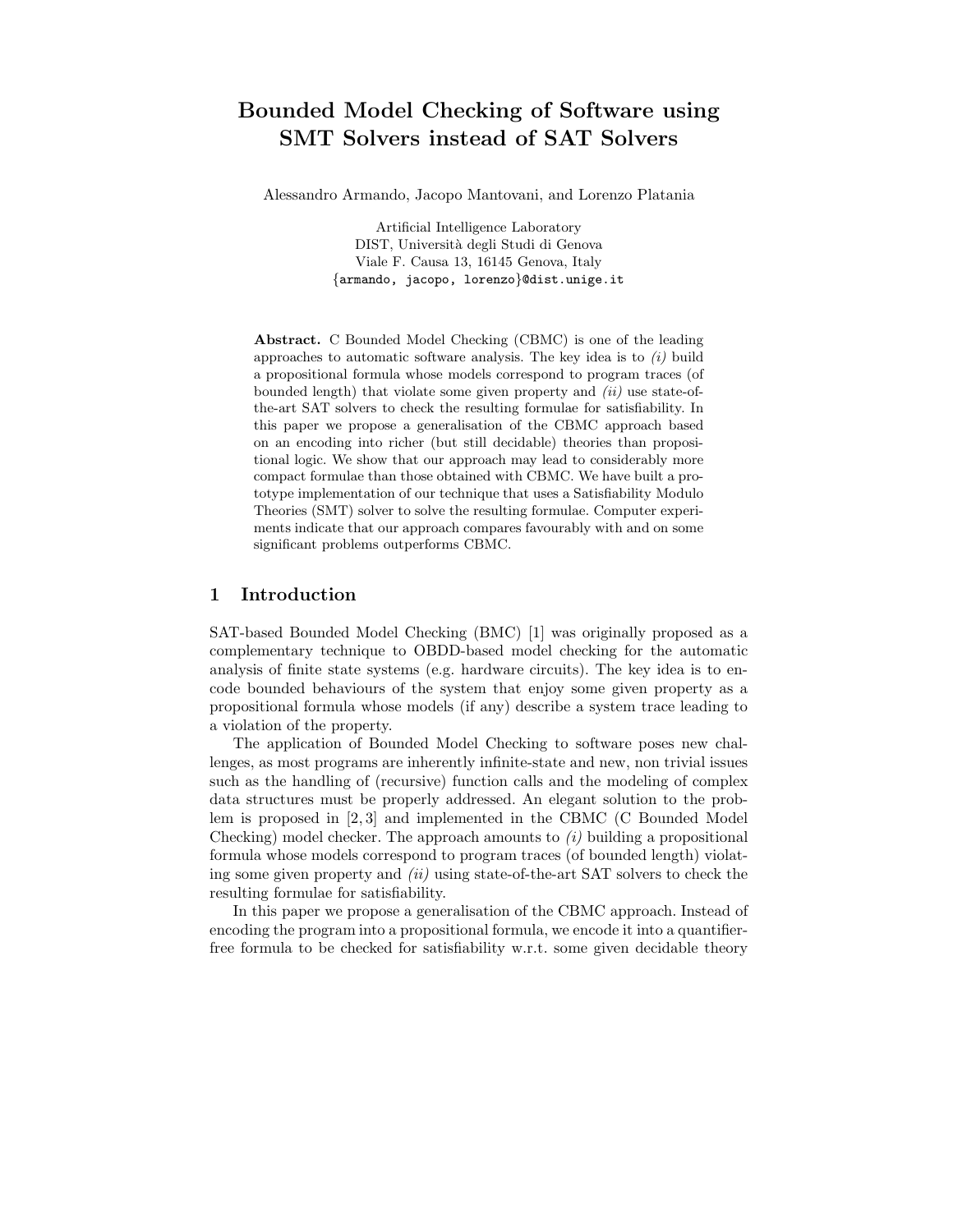(henceforth called *background theory*) and use a state-of-the-art SMT (Satisfiability Modulo Theories) solver to perform the satisfiability checking.

We show that our approach may lead to considerably more compact formulae when arrays are involved in the input program. In particular the size of the formulae generated by our approach does not depend on the size of the bit-vector representation of the basic data types nor on the size of the arrays occurring in the program, whereas the encoding technique implemented in CBMC depends on both. Experimental results obtained with a prototype implementation of our technique, called SMT-CBMC, confirm the effectiveness of our approach: SMTcbmc scales significantly better than CBMC on a number of problems involving complex interactions of arithmetics and arrays manipulation as the size of the arrays occurring in the input program increases.

*Structure of the paper.* In the next section (Section 2) we provide a brief introduction to SMT and present a set of decidable theories that we will refer to in the rest of the paper. In Section 3 we present our generalisation to the CBMC approach: we describe the generation of the formula, the different approaches to solve the formula, and how error traces are reconstructed by exploiting the information returned by the SMT solver. In Section 4 we describe our prototype tool smt-cbmc and present the experimental results. In Section 5 we discuss the related work and finally, in Section 6, we draw some concluding remarks.

# **2 Satisfiability Modulo Theories**

Given a decidable theory T and a quantifier-free formula  $\phi$  in the same language as T, we say that  $\phi$  *is* T-*satisfiable* if and only if there exists a model of T which is also a model of  $\phi$  or, equivalently, if  $\mathcal{T} \cup {\phi}$  is satisfiable. An *SMT solver for*  $\mathcal{T}$ is a program capable to determining the  $\tau$ -satisfiability of every quantifier-free formula  $\phi$  in the same language as T. Let  $\Gamma \cup {\phi}$  be a set of formulae in the same language as T, we say that  $\phi$  *is a* T-consequence of  $\Gamma$ , in symbols  $\Gamma \models_{\mathcal{T}} \phi$ , if and only if every models of  $\mathcal{T} \cup \Gamma$  is a model of  $\phi$ . Obviously, the problem of determining whether  $\mathcal{C} \models_{\mathcal{T}} \phi$  holds can be reduced to the problem of checking the T-satisfiability of  $\mathcal{C} \cup \{\neg \phi\}.$ 

Over the last three decades, a great deal of attention has been paid to solving the SMT problem for a number of (decidable) theories of interest such as, e.g., Linear Arithmetics, the theory of lists, the theory of arrays, and—more recently—the theory of bit-vectors. The practical relevance of these theories in verification cannot be overestimated as arithmetics, lists, arrays, and bit-vectors are ubiquitous in Computer Science. Moreover, since these entities rarely occur in isolation, the problem of building SMT solvers for the combination of two (or more) decidable theories (say  $T_1 \cup T_2$ ) out of SMT solvers for the component theories (say  $\mathcal{T}_1$  and  $\mathcal{T}_2$ ) has also been thoroughly investigated and solutions identified [4, 5]. More recently the problem of combining the effectiveness of state-of-theart SAT solvers with SMT solvers has received growing attention and has led to a new generation of SMT solvers capable of remarkable performance [6].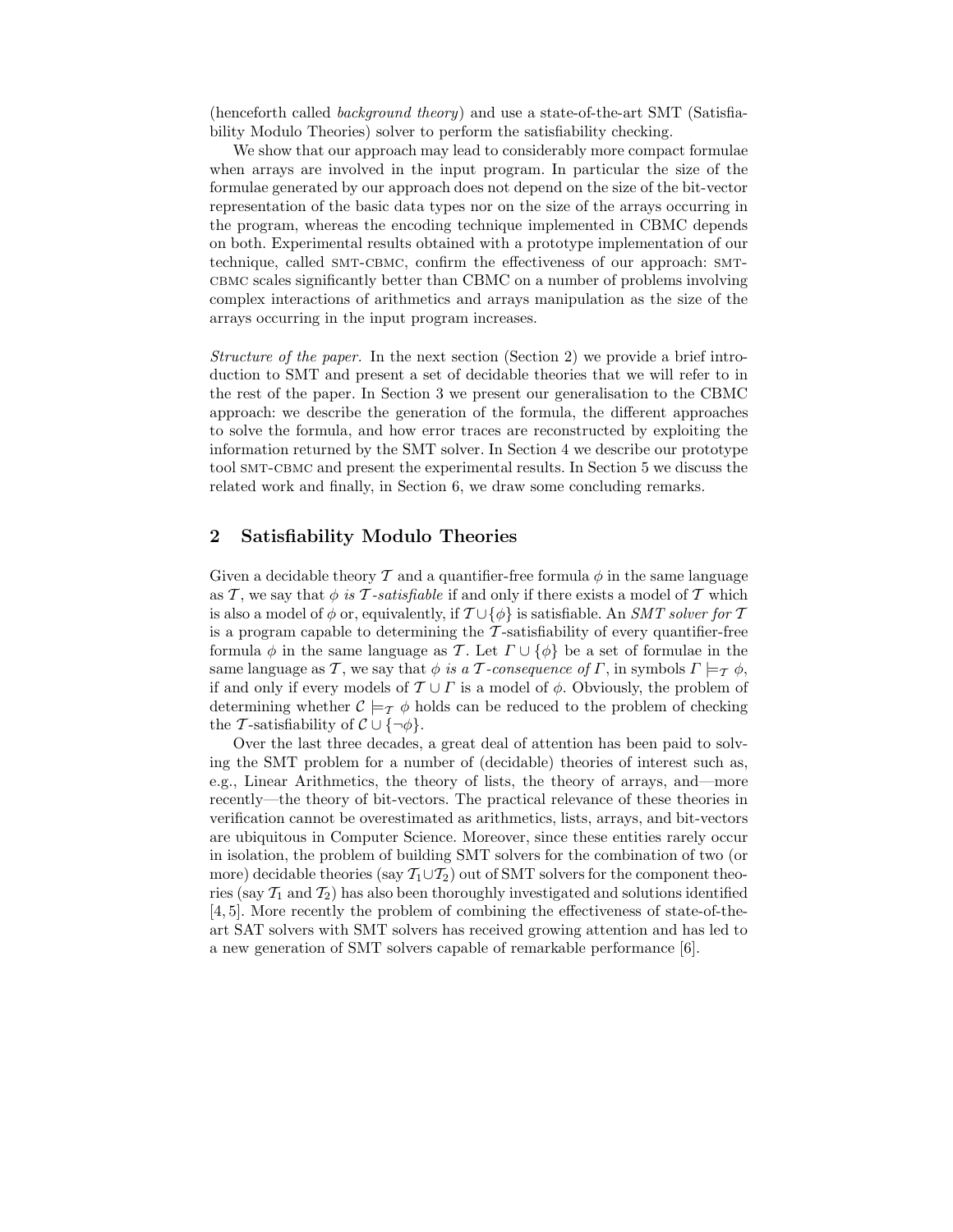In the rest of this section we give a brief description of the decidable theories that are relevant for the present paper.

*Linear Arithmetics.* By Linear Arithmetics we mean standard arithmetics (either over  $\mathbb{Z}, \mathbb{Q},$  or  $\mathbb{R}$ ) with addition (i.e. +) and the usual relational operators (e.g. =,  $\langle \xi, \xi, \xi \rangle$  but without multiplication. Multiplication by a constant, say  $n * x$ where  $n$  is a numeral, is usually allowed but it is just a notational shorthand for the (linear) expression  $x + \cdots + x$  with n occurrences of the variable x.

*The theory of arrays.* Arrays are data structures representing arbitrary associations of elements to a set of indexes. Unlike arrays available in standard programming languages, the arrays modelled by the theory of arrays need not to have finite size. Given sorts index, elem and array for indices, elements, and arrays (resp.) and function symbols select : ARRAY  $\times$  INDEX  $\rightarrow$  ELEM and store : ARRAY  $\times$  INDEX  $\times$  ELEM  $\rightarrow$  ARRAY, the standard presentation of the theory of arrays consists of the following two axioms:

$$
\forall a, i, e.
$$
 select( $store(a, i, e), i$ ) = e  

$$
\forall a, i, j, e.
$$
  $(i \neq j \supset select(store(a, i, e), j)$  = select( $a, j$ ))

with variable  $a$  of sort ARRAY,  $i$  and  $j$  of sort INDEX, and  $e$  of sort ELEM. SMT solvers for the theory of arrays are described in [7,8].

*The theory of records.* Records are data structures that aggregate attribute-value pairs. Let  $Id = \{id_1, \ldots, id_n\}$  be a set of field identifiers and  $T_1, \ldots, T_n$  be types,  $\text{REC}(id_1 : T_1, \ldots, id_n : T_n)$ , henceforth abbreviated REC, is the sort of records that associate an element of type  $T_k$  to the field identifier  $id_k$ , for  $k = 1, \ldots, n$ . The signature of the theory of records consists of a pair of function symbols rselect<sub>k</sub>:  $\text{REC} \rightarrow \text{T}_k$  and  $\text{rstore}_k : \text{REC} \times \text{T}_k \rightarrow \text{REC}$  for  $k = 1, \ldots, n$ . The theory is finitely presented by the following axioms:

$$
\forall r, e. \qquad \text{rselect}_k(\text{rstore}_k(r, e)) = e \qquad \text{for } k = 1, ..., n
$$
  

$$
\forall r, e. \quad \text{rselect}_l(\text{rstore}_k(r, e)) = \text{rselect}_l(r) \quad \text{for } k, l \text{ such that } 1 \le k \ne l \le n
$$

where r has sort REC and e has sort  $T_i$ .

A SMT solver for the theory of records is described in [9].

*The theory of bit-vectors.* Similarly to arrays, bit-vectors associate elements to a set of indexes, but unlike arrays the set of indexes is finite. Moreover the element associated to each index is boolean valued. Many theories of bit-vectors have been proposed in the literature [10–14], the main difference being whether bit-vectors are allowed to have variable size or not. For our purposes, the theory of fixed-size bit-vectors does suffice. The theory we consider has a sort  $BV(n)$  for each positive integer  $n$  and a rich family of functions symbols consisting of

**–** *word-level functions*, e.g. [i:j] : bv(m) <sup>→</sup> bv(<sup>j</sup> <sup>−</sup> <sup>i</sup> + 1) (bit-vector extraction) for  $0 \leq i \leq j \leq m$ ,  $\mathbb{Q}: BV(m) \times BV(n) \rightarrow BV(m+n)$  (bit-vector concatenation) for  $m, n > 0$ ;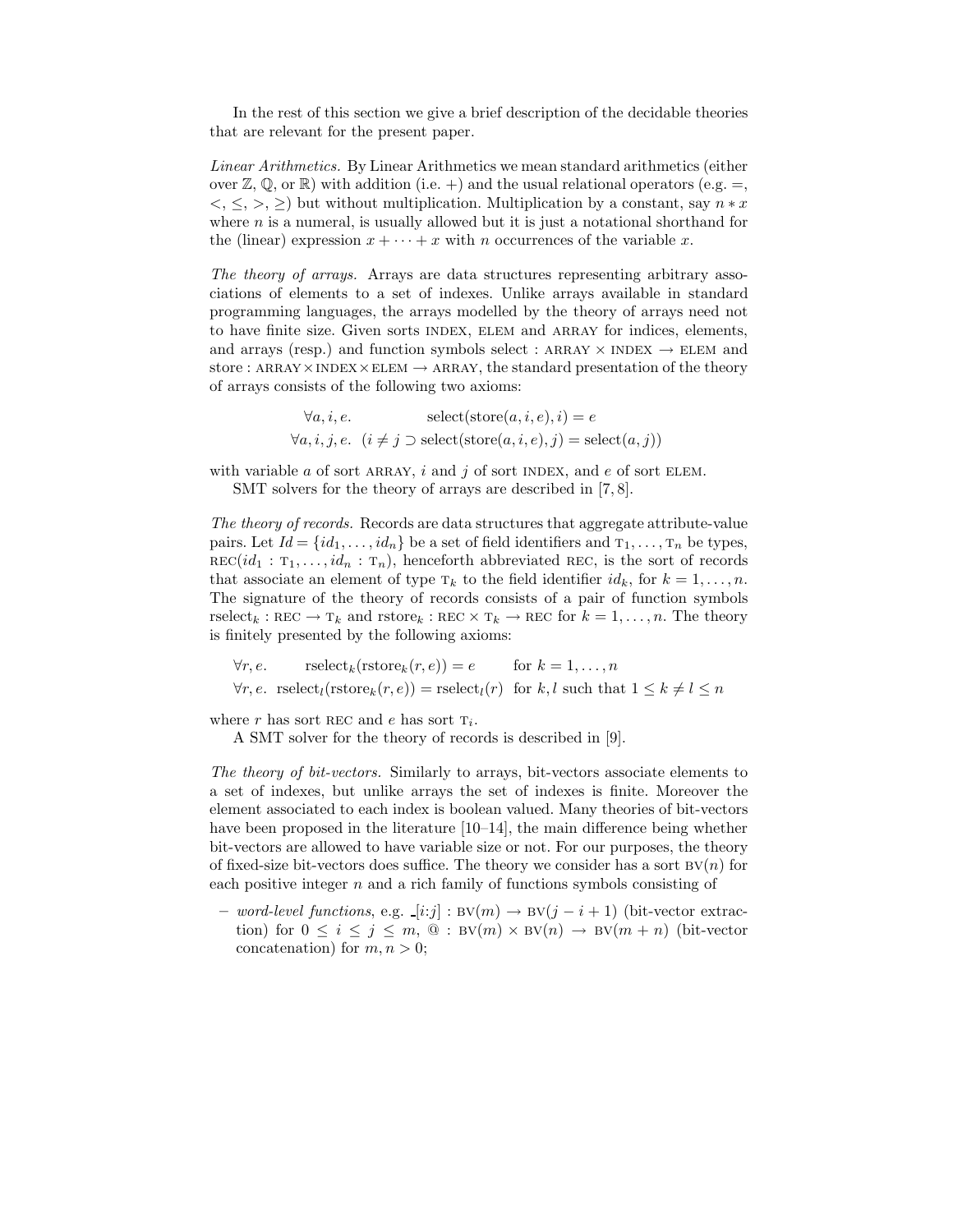- $−$  *bitwise functions*, e.g.  $\tilde{ }$ : BV(n)  $\rightarrow$  BV(n) (bitwise not), & : BV(n)  $\times$  BV(n)  $\rightarrow$  $BV(n)$  (bitwise and),  $|: BV(n) \times BV(n) \rightarrow BV(n)$  (bitwise or) for  $n > 0$ ;
- **–** *arithmetic functions*, e.g. + : bv(n) <sup>×</sup> bv(n) <sup>→</sup> bv(n) (addition modulo 2n) for  $n > 0$ .

### **3 Bounded Model Checking of Sequential Software**

As in [2], preliminarily to the generation of the formula, we preprocess the input program (Section 3.1). Given a bound  $n > 0$ , this amounts to applying a number of transformations which lead to a simplified program whose execution traces have finite length and correspond to the (possibly truncated) traces of the original program. The quantifier-free formula is then obtained by generating a quantifier-free formula for each statement of the resulting program (Section 3.2) and the resulting formula is fed to a SMT solver (Section 3.3). If an execution path leading to a violation of an assert statement occurring in the original program is detected, then a corresponding trace is built and returned to the user for inspection (Section 3.4).

In order to simplify the presentation, we assume that = is the only assignment operator occurring in the program and that no pointer variables nor conditional expressions occur in the program. Notice that all these simplifying assumptions can be readily lifted as in [15].

### **3.1 The Preprocessing Phase**

The preprocessing activity starts by replacing break and continue statements with semantically equivalent goto statements. The switch construct is replaced by a proper combination of if and goto statements. Loops are then unwound by reducing them to a sequence of nested if statements. For instance, while loops are removed by applying the following transformation  $n$  times:

$$
\mathtt{while}(e)\{\ I\} \longrightarrow \mathtt{if}(e)\{\ I\ \mathtt{while}(e)\{\ I\ \}\}
$$

The last while loop is finally replaced by the statement  $\texttt{assert}(!e)$ ;, called *unwinding assertion*. The failure of an unwinding assertion indicates that the bound  $n$  is not sufficient to model the system and the properties entirely, and that n must be increased.

Non recursive functions are then inlined. Recursive function calls and backward goto's are unwound similarly to loop statements. Forward goto statements are transformed into equivalent if statements as explained in [1].

Next we put the program in if *normal form* by invoking the normalisation algorithm of Fig. 1 with  $G = \emptyset$ . This normalisation step removes the else constructs and pushes the if statements downwards in the abstract syntax tree of the program till they are applied to atomic statements only. An example of the transformation of a program in if normal form is given in Fig. 2.

Notice that a program in if normal form is a sequence of statements of the form  $if(c)$  s; where s is either an assignment or an assert statement.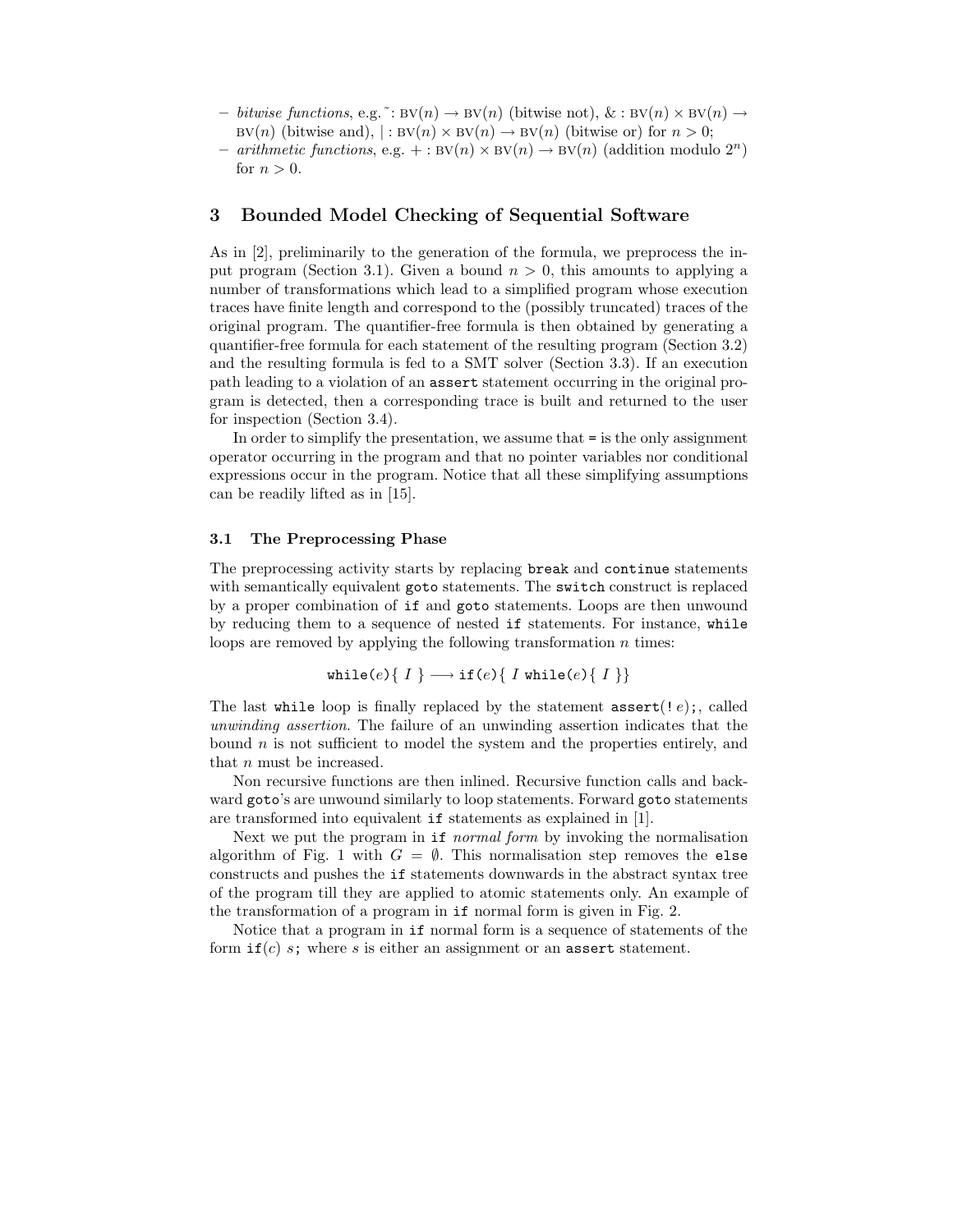```
procedure NORMALISE(P,G)if P is an assignment or an assert statement then
       return if(G^*) P;
   else if P = (\text{if}(c) P_1; ) then
       return NORMALISE(P_1, G \cup \{c\})else if P = (\text{if}(c) \ P_1; \text{else } P_2;) \text{ then}return NORMALISE(P_1,G∪\{c\});NORMALISE(P_2,G∪\{! c\})
   else if P = (P_1; P_2) then
       return \text{NORMALISE}(P_1, G); \text{NORMALISE}(P_2, G)end if
end procedure
```
**Legenda:** If *G* is a finite set of expressions then *G*<sup>∗</sup> is an expression defined as follows:  $\emptyset^*$  = **true**,  ${c}^*$  = *c*, and  ${c_1, ..., c_n}^*$  =  $(c_1 \& x \cdots & c_n)$  if *n* ≥ 2.

**Fig. 1.** Turning the program in if normal form

| else      | $i = a[0];$<br>if(x>0)<br>if(x<10)<br>$x=x+1$ ;<br>$x=x-1$ ;<br>$assert(y>0$ && $y<5$ ; | if(true) $i = a[0]$ ;<br>if $(x>0 \&x x<10)$ $x=x+1$ ;<br>if $(x>0 \&x$ $(x<10)$ $x=x-1$ ;<br>if(true) assert( $y>0$ & $y<5$ );<br>$if(true) a[y]=i;$ |
|-----------|-----------------------------------------------------------------------------------------|-------------------------------------------------------------------------------------------------------------------------------------------------------|
| $a[y]=i;$ |                                                                                         |                                                                                                                                                       |
|           | a                                                                                       |                                                                                                                                                       |

**Fig. 2.** Turning a program in if normal form: (a) the original program and (b) the normalised program.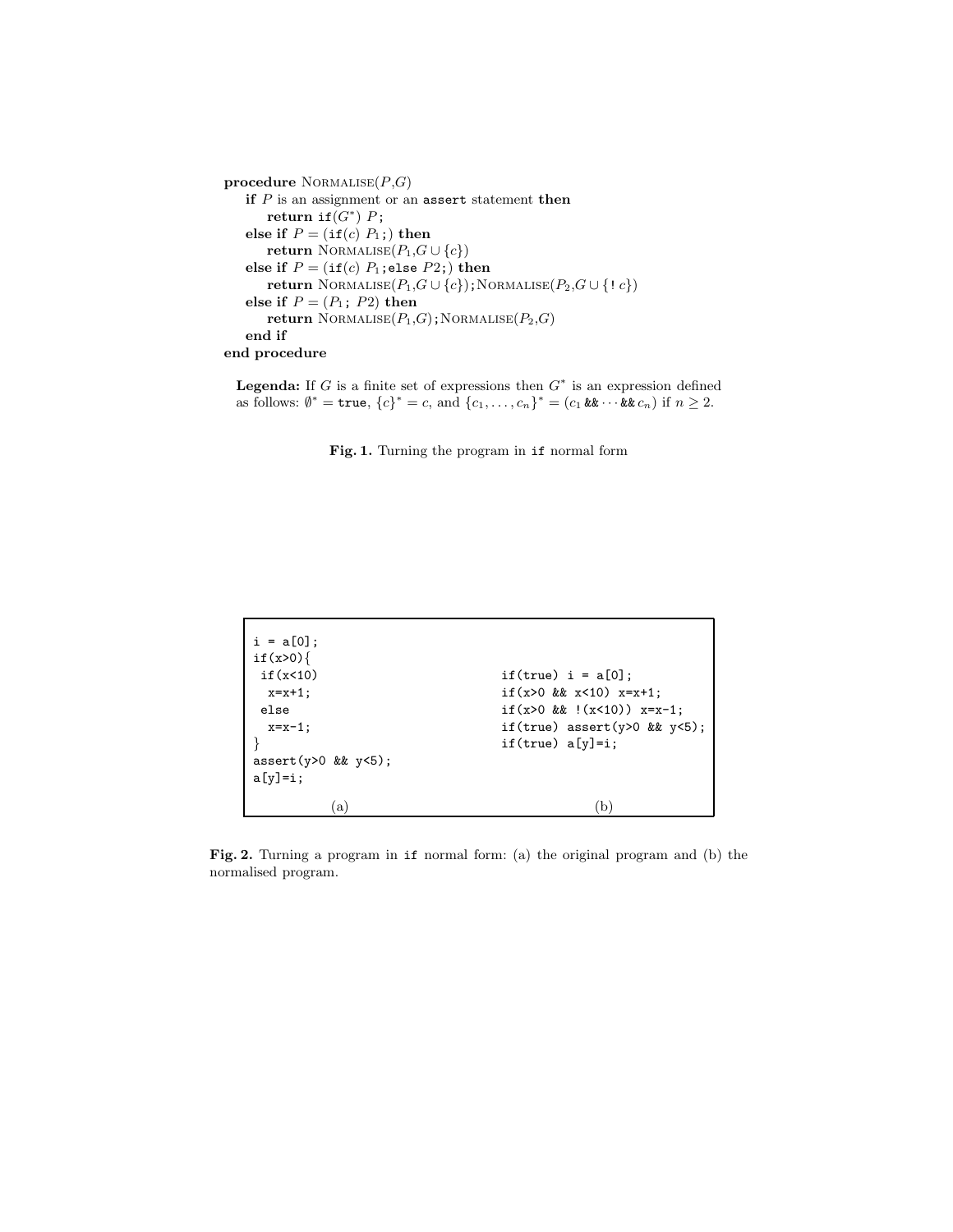#### **3.2 The Encoding Phase**

The application of the previous transformations leaves us with a program  $P$  in if normal form. We now show how to build two sets of quantifier-free formulae C and P such that  $C \models_{\mathcal{T}} \bigwedge_{\mathcal{T}} P$  for some given background theory T if and only if no computation path of  $P$  violates any assert statement in  $P$ .

Let v be a program variable and i a program location. We define  $\alpha(v, i)$  to be the number of assignments made to  $v$  prior to location  $i$ . For each statement in P at location i of the form  $if(c)$   $v=e$ ; C contains a formula of the form:<sup>1</sup>

$$
v_{\alpha(v,i)+1} = (c' \ ? \ e' \ : \ v_{\alpha(v,i)})
$$

where  $c'$  and  $e'$  are obtained from c and e respectively by replacing every variable w with  $w_{\alpha(w,i)}$  and every expression of the form  $a[e]$  with select $(a_{\alpha(a,i)}, e)$ . Similarly, for each statement in P at location i of the form  $if(c)$  a[e<sub>1</sub>]=e<sub>2</sub>; C contains a formula of the form:

$$
a_{\alpha(a,i)+1} = (c' \text{ ? store}(a_{\alpha(a,i)}, e'_1, e'_2) \text{ : } a_{\alpha(a,i)})
$$
\n(1)

where  $c'$ ,  $e'_1$ , and  $e'_2$  are obtained from c,  $e_1$ , and  $e_2$  respectively by substituting every variable w with  $w_{\alpha(w,i)}$  and every expression of the form  $a[e]$  with  $select(a_{\alpha(a,j)}, e).$ 

The set  $P$  contains a formula of the form  $(c' \supset e')$  for each statement in  $P$  at location i of the form  $if(c)$  assert $(e)$ ;, where c' and e' are obtained from c and e respectively by replacing every variable w with  $w_{\alpha(w,i)}$  and every expression of the form  $a[e]$  with select $(a_{\alpha(a,j)}, e)$ .

> $C = \{ i_1 = (\text{TRUE ? select}(a_0, 0) : i_0),$  $x_1 = ((x_0 > 0 \land x_0 < 10)$  ?  $x_0 + 1: x_0)$ ,  $x_2 = ((x_1 > 0 \land \neg(x_1 < 10))$  ?  $x_1 - 1 : x_1)$ ,  $a_2 = (\text{TRUE? store}(a_1, y_0, i_1) : a_1)$  $\mathcal{P} = {\text{TRUE}} \supset (y_0 > 0 \land y_0 < 5)$

**Fig. 3.** The sets of formulae  $\mathcal{C}$  and  $\mathcal{P}$  for the program in Fig. 2.

### **3.3 Solving the Formula**

**Solving the Formula with a SAT Solver.** In [2] this problem is reduced to a propositional satisfiability problem which is then fed to the Chaff SAT

<sup>&</sup>lt;sup>1</sup> We use the expression  $v = (c \t? e_1 : e_2)$  as an abbreviation for the formula  $(c \tIveq v)$  $e_1)$  ∧ (¬*c* ⊃ *v* =  $e_2$ ).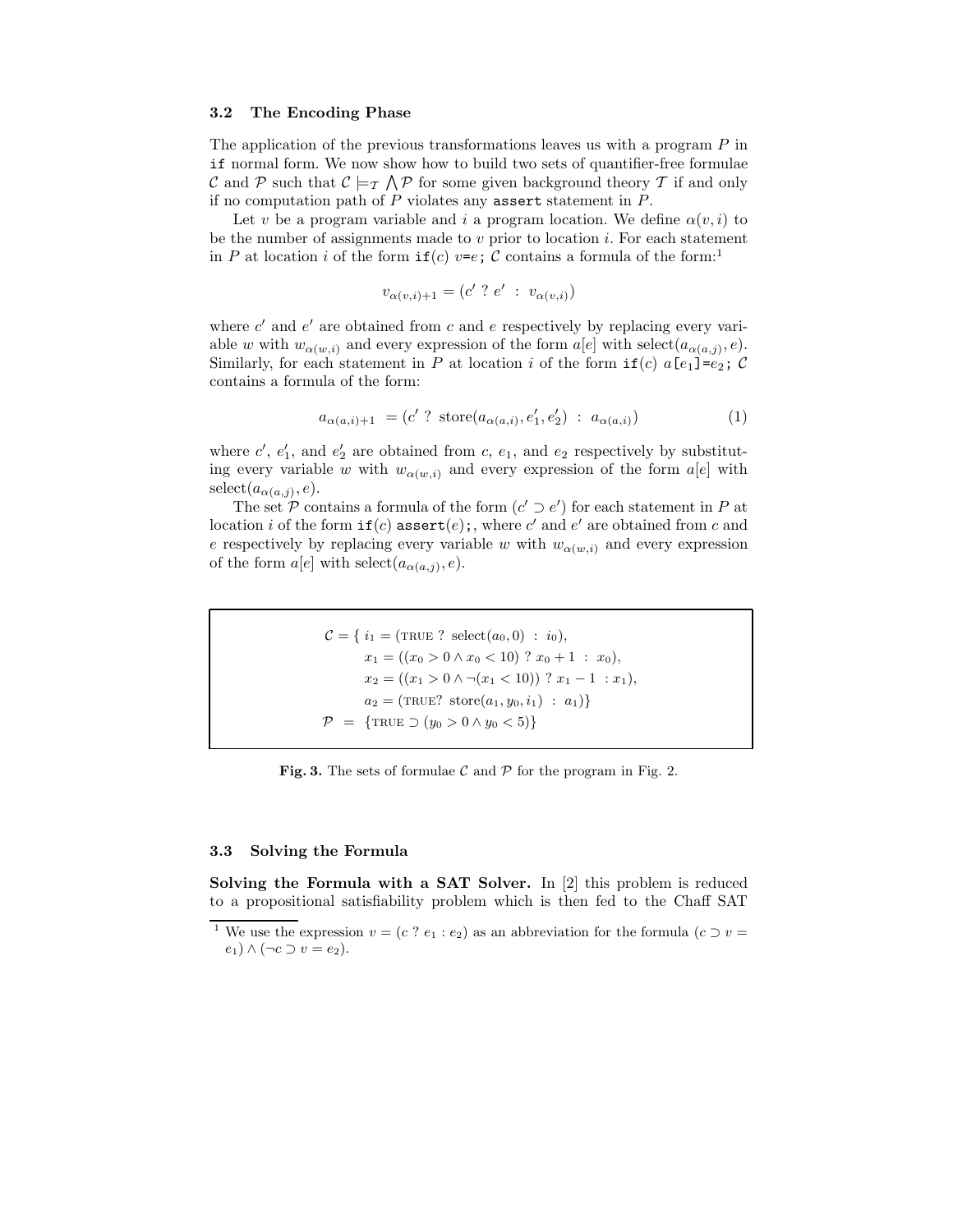solver [16]. This is done by modeling variables of basic data types (e.g. int and float) as fixed-size bit-vectors and by considering the equations in  $\mathcal C$  and in  $\mathcal P$  as bit-vectors equations. Each array variable a is also replaced by  $dim(a)$  distinct variables  $a^0, \ldots, a^{dim(a)-1}$  and each formula of the form (1) occurring in C is replaced by the formula

$$
\bigwedge_{i=0}^{\dim(a)-1} a_k^i = ((c \wedge e_1 = i) ? e_2 : a_{k-1}^i).
$$

Finally each term of the form select $(a_{\alpha(a,j)}, e)$  is replaced by a new variable, say  $x$ , and the following formulae are added to  $\mathcal C$ 

$$
\bigwedge_{i=0}^{\dim(a)-1} ((e=i)\supset x=a^i_{\alpha(a,j)})
$$

The resulting set of bit-vector equations are then turned into a propositional formula. Variables of struct types are treated in a similar way. Notice that the size of the propositional formula generated in this way depends *(i)* on the size of the bit-vector representation of the basic data types as well as *(ii)* on the size of the arrays used in the program. It is worth pointing out that if the program contains a multi-dimensional array a with dimensions  $d_1, \ldots, d_m$ , then the number of added formulae grows as  $O(d_1 \cdot d_2 \cdot \ldots \cdot d_m)$ .

**Solving the Formula with a SMT Solver.** The alternative approach proposed in this paper is to use a SMT solver to directly check whether  $C \models_{\mathcal{T}} \bigwedge \mathcal{P}$ . By proceeding in this way the size of the formula given as input to the SMT solver does not depend on the size of the bit-vector representation of the basic data types nor on the size of the arrays occurring in the program.<sup>2</sup> Moreover the use of a SMT solver gives us additional freedom in the way we model the basic data types. In fact, program variables with numeric type (e.g. int, float) can be modelled by variables ranging over bit-vectors or over the corresponding numerical domain (e.g.  $\mathbb{Z}, \mathbb{R},$  resp.). If the modeling of numeric variables is done through fixed-size bit-vectors, then the result of the analysis is precise but it depends on the specific size considered for the bit-vectors. If, instead, the modelling of numeric variables is done through the corresponding numerical domain, then the result of the analysis is independent from the actual binary representation, but this comes to the price of loosing completeness of the analysis if non linear expressions occur in the program.

 $^{\rm 2}$  It must be said that SMT solvers for the theory of bit-vectors may expand parts of the the formula by a technique known as bit-blasting, however this is usually done as a last resort and in many cases higher level and less expensive techniques are enough to solve the problem at hand [14].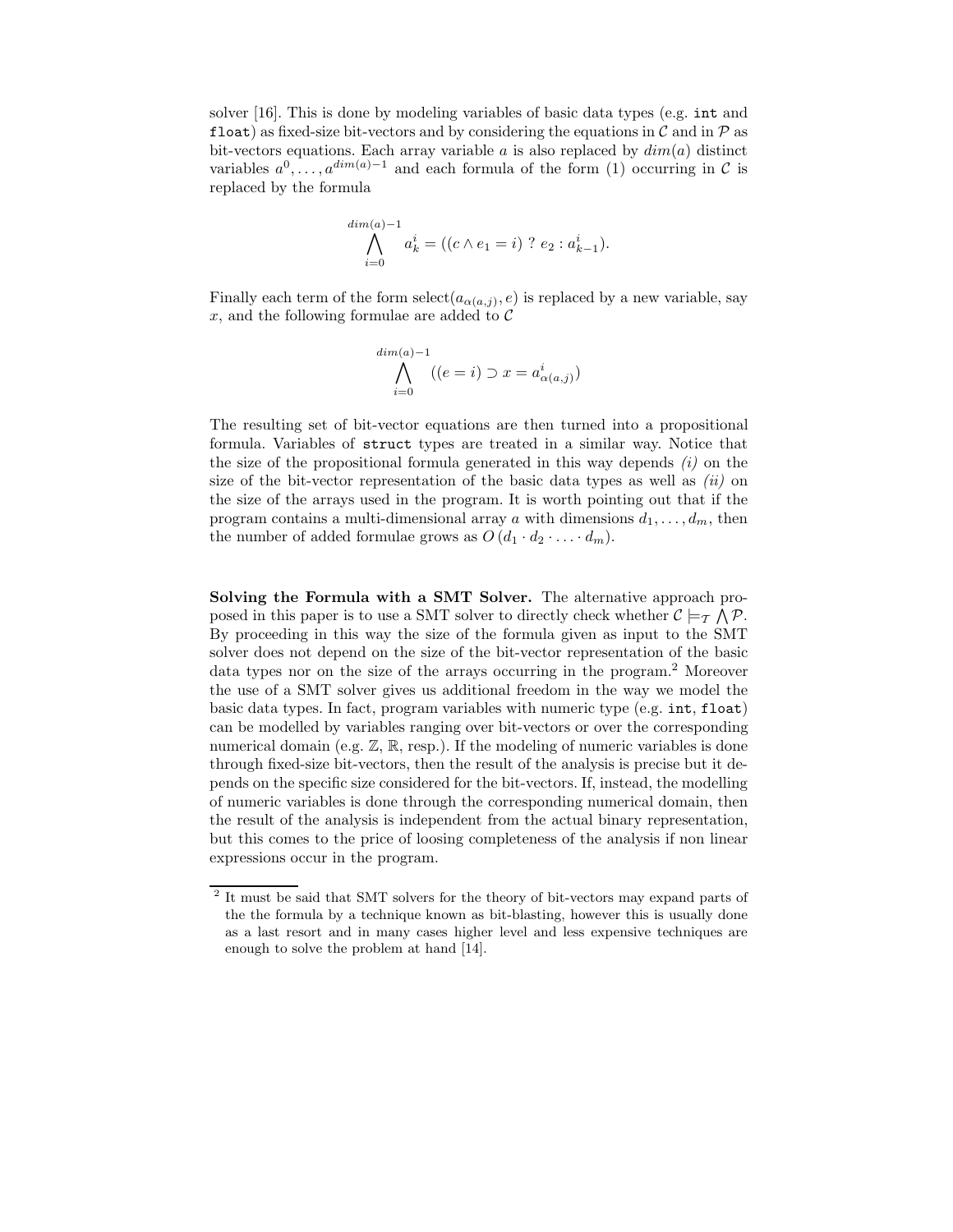#### **3.4 Building the Error Trace**

Whenever CVC Lite is asked to determine whether  $\Gamma \models_{\mathcal{T}} \phi$ , but this does not hold, the tool returns a finite set of formulae K such that  $\Gamma, \mathcal{K} \models_{\mathcal{T}} \neg \phi$ . The set of formulae K is said to be *a counterexample for*  $\Gamma \models_{\mathcal{T}} \phi$ .

Let K be a counterexample for  $C \models_{\mathcal{T}} \bigwedge \mathcal{P}$ . We have defined a procedure that builds an error trace witnessing the violation of an assert statement occurring in the program  $P$ . The procedure (shown in Figure 4) traverses the control flow graph  $G_P$  of P starting from the first statement of P. Whenever a conditional statement  $\text{if}(e)$  is met, then the "then" branch is taken if  $\mathcal{C}, \mathcal{K} \models_{\mathcal{T}} e$ . If instead  $\mathcal{C}, \mathcal{K} \models_{\mathcal{T}} \neg e$ , then the "else" branch is taken. The *control flow graph*  $G_P$  of P is a directed graph  $G_P = (N_P, Succ_P)$ , where  $N_P = \{1, ..., n\}$  is the set of vertices and  $Succ_P : N_P \to 2^{N_P}$  maps each vertex in the set of its successors. For every vertex i such that  $1 \leq i \leq n$ ,  $s_i$  denotes the program statement corresponding to i. By convention, node 1 of  $G_P$  denotes the first statement of P to be executed. If  $s_i$  is a conditional statement (i.e. it is of the form  $if(e)$ ), then  $Succ_P(i) = \{Tsucc_P(i), Fsucc_P(i)\}\$ , where  $Tsucc_P(i)$  ( $Fsucc_P(i)$ ) denotes the successor of i when e evaluates to true (false, resp.). If  $s_i$  is an assignment or an assertion statement,  $Succ_P (i) = \{j\}$ , with  $j \in N_P$ , and we define  $sSucc_P (i) = j$ .

```
1: procedure ERRORTRACE(i, \mathcal{K})<br>2: if s_i is an assignment then
          if s_i is an assignment then
 3: Print("Assignment:", si)
 4: ERRORTRACE(sSucc_P(i), K)<br>5: else if s_i is if (e) then
          else if s_i is if(e) then
 6: if C, K \models_T e then<br>7: ERRORTRACE(
 7: ERRORTRACE(T Succ<sub><i>P</sub></sub> (i), K \cup \{e\})<br>8: else if C, K \models_T \neg e then
 8: else if C, K \models_T \neg e then<br>9: ERRORTRACE(FSucc)
9: ERRORTRACE(FSuccP(i), \mathcal{K} \cup \{\neg e\})<br>10: else
               10: else
11: Let \langle j, c \rangle \in \{\langle TsuccP(i), e \rangle, \langle Fs\rangle, \langle FsP(i), \neg e \rangle\}<br>12: be non-deterministically chosen.
                   be non-deterministically chosen.
13: ERRORTRACE(j, \mathcal{K} \cup \{c\})<br>14: end if
               end if
15: else if si is assert(e) then
16: if C, K \models_T e then<br>17: ERRORTRACE(
17: ERRORTRACE(sSucc_P(i), K)<br>18: else
               18: else
19: Print("Assertion violated:", assert(e))
20: HALT
21: end if
22: end if
23: end procedure
```
**Fig. 4.** Building the program trace.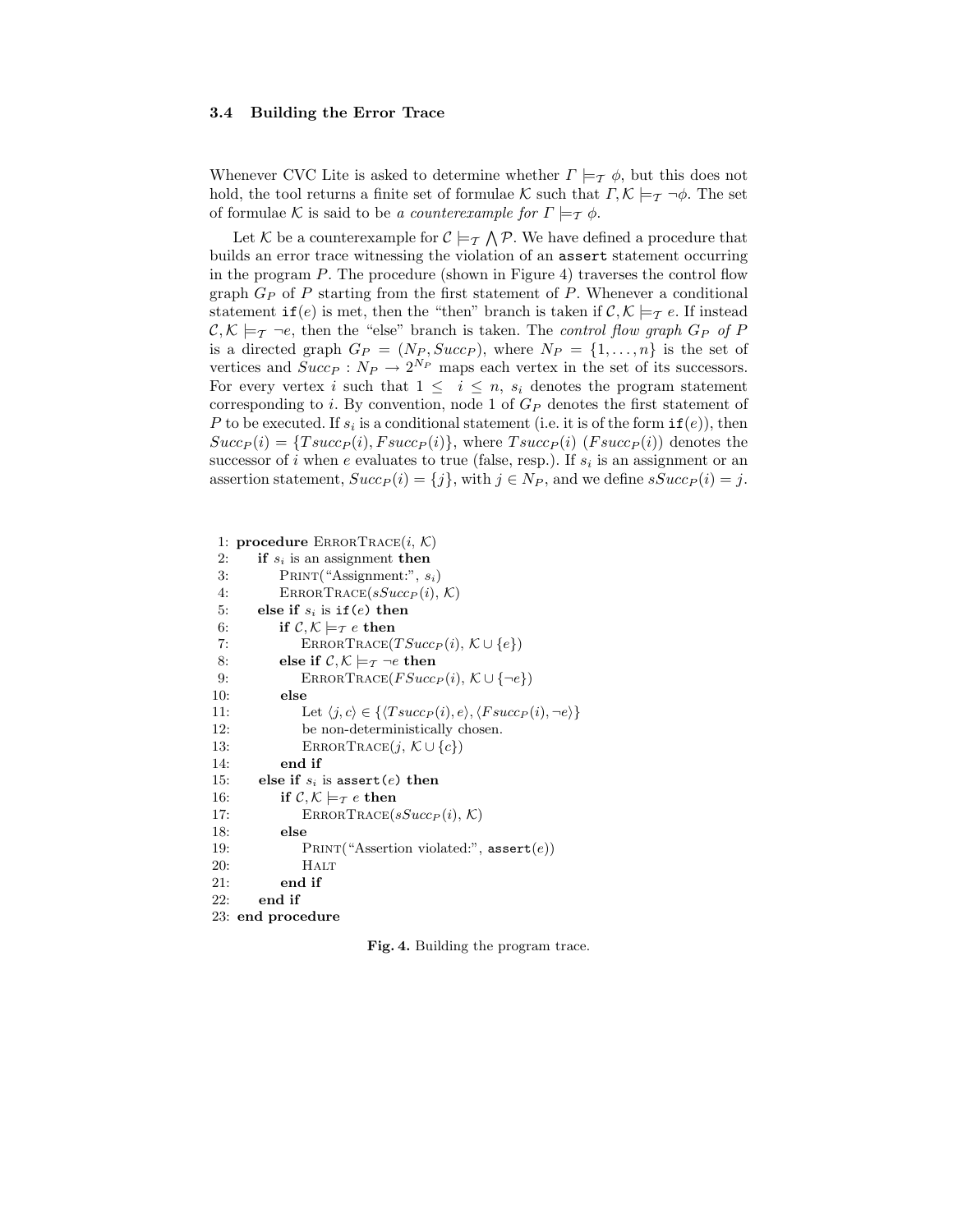Notice that lines 11–13 of the algorithm allow for the non deterministic selection of a branch of a conditional statement if neither  $\mathcal{C}, \mathcal{K} \models_{\mathcal{T}} \mathcal{T}$  e nor  $\mathcal{C}, \mathcal{K} \models_{\mathcal{T}} \mathcal{T}$ hold. This is necessary because the counterexample  $K$  might not be sufficient to determine the branch to choose. In this event, the branch can be chosen non deterministically. Notice that this is a form of "don't care" non-determinism and therefore no backtracking is necessary. As an example of this, it can be noted that in the program of Figure 2 the assertion is violated independently from the value of variables x and i, and therefore also independently from the choice of the branches of the if statements. In fact, CVC Lite outputs a counterexample  $\mathcal{K} = \{y_0 \geq 5\}$  for which neither  $\mathcal{C}, \mathcal{K} \models_{\mathcal{T}} (x_0 > 0 \land x_0 < 10)$  nor  $\mathcal{C}, \mathcal{K} \models_{\mathcal{T}} (x_0 > 0 \land \neg(x_0 < 10))$  hold.

# **4 Experimental Results**

In order to assess the effectiveness of our approach we have developed a prototype implementation called SMT-CBMC. SMT-CBMC consists of four main modules, implemented in about 5,000 lines of Prolog code. The first module parses the input program, the second carries out the preprocessing, the third builds the quantifier-free formula, and the fourth module solves the formula according to the user options by invoking CVC Lite.<sup>3</sup> The latter module also builds and prints the error trace whenever a counterexample is returned by CVC Lite.

We have run SMT-CBMC against a number of families of C programs. Each family of programs is parametric in a positive integer  $N$  and such that both the size of the arrays occurring in the programs and the number of iterations done by the programs depend on  $N$ . Therefore the instances become harder as the value of N increases. The benchmark problems considered are:

- **–** BubbleSort.c(N), an implementation of the Bubble Sort algorithm [17],
- **–** SelectSort.c(N), an implementation of the Selection Sort algorithm [17],
- **–** BellmanFord.c(N), an implementation of the Bellman Ford algorithm [18, 19] for computing single-source shortest paths in a weighted graph, and
- **Prim.**  $c(N)$  an implementation of Prim's algorithm [20] for finding a minimum spanning tree for a connected weighted graph.

Notice that these programs are well-known and therefore the result of the analysis is not interesting in itself. However they allow us to carry out a systematic and quantitave assessment of the tools as the size of the arrays involved in the programs increases. It is also worth pointing out that all the benchmark problems considered involve a tight interplay between arithmetics and array manipulation.

We have run both SMT-CBMC and CBMC on our benchmark programs. We report the total time spent by the tools to tackle each individual instance considered and, when relevant, also the time spent by CVC Lite to solve the formula generated by SMT-CBMC. Times are in seconds. All experiments have been obtained on a Pentium IV machine running Linux with the memory limit set to

<sup>&</sup>lt;sup>3</sup> Currently SMT-CBMC can represent numeric data types with corresponding numeric domains as well as with fixed-size bit-vectors.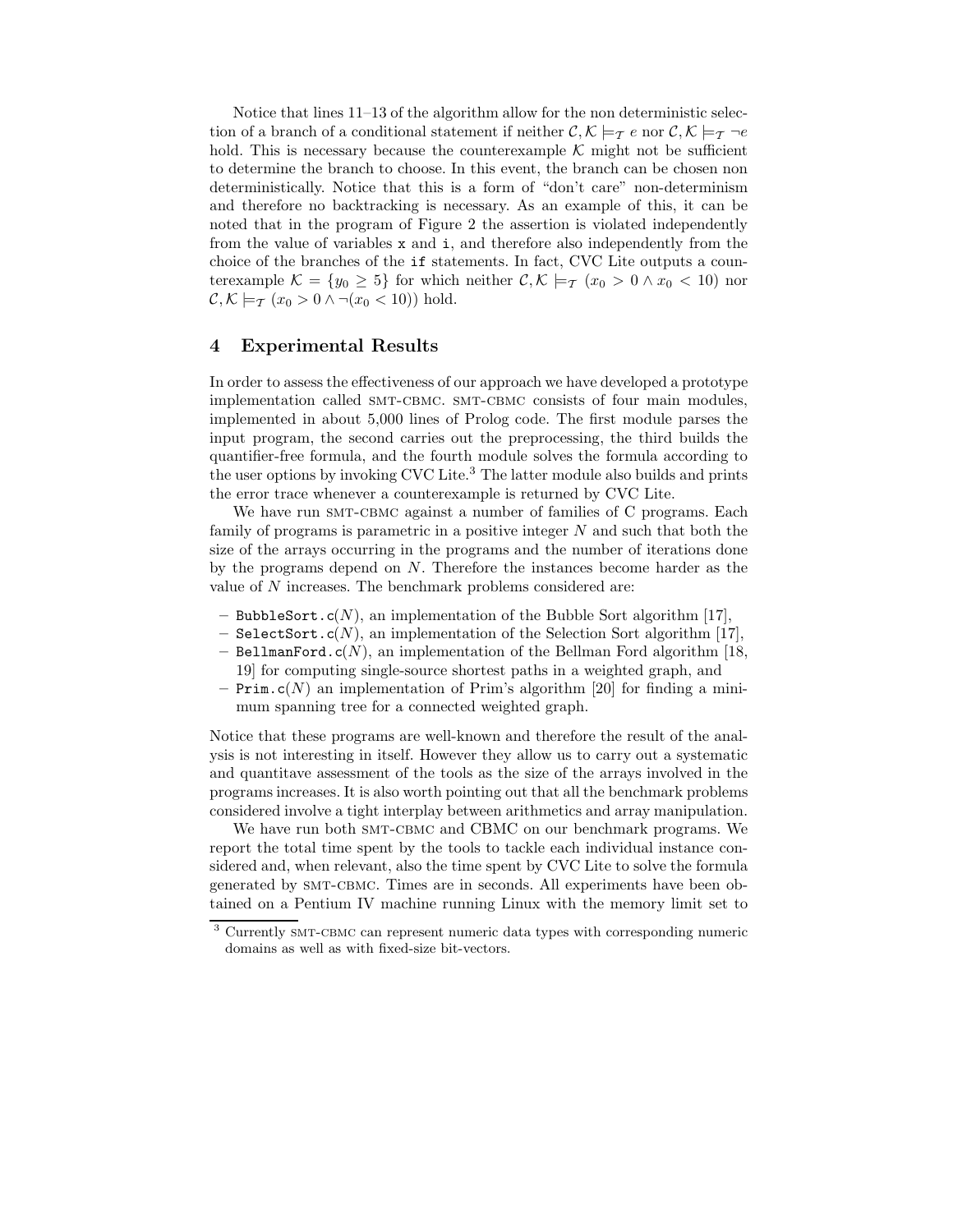800MB and the time limit set to 30 minutes. CBMC has been invoked by manually setting the unwinding bound (CBMC --unwind n option) and by disabling simplification (CBMC  $\text{-no-simplify option}$ ).<sup>4</sup>

All the experiments presented in the rest of this section have been obtained by modeling the basic data types using bit-vectors thereby enabling the decision procedure for the theory of bit-vectors available in CVC Lite during the solving phase. Experimental results indicate that similar performances are obtained by modeling the numerical variables with the integers thereby enabling the decision procedure for linear arithmetics available in CVC Lite during the solving phase.

More information about the experiments is available at URL http://www. ai.dist.unige.it/eureka.

### **4.1 Sorting algorithms**

The Bubble Sort algorithm (see Figure 5) sorts the array a by using two nested loops that repeatedly swap adjacent elements. The assertion statements at the end of the program check that the array has been sorted. The parameter N here determines the size of the array, as well as the number of unwindings for each loop. Notice that in this case the number of unwindings grows quadratically with N as there are two nested loops.

```
int a[N];
void main(){
int i;
a={N-1,...,0};
BubbleSort();
for(i=0;i<N;i++)
 assert(a[i]==i);
}
                              void BubbleSort(){
                               int i,j,t;
                               for (j=0;j<N-1;j++){
                                for (i = 0; i< N-j-1; i++){
                                if (a[i]>a[i+1]){
                                 t = a[i];a[i] = a[i+1];a[i+1] = t;}
                               }
                               }
```
**Fig. 5.** Source code of BubbleSort.c(*N*)

The experimental results obtained for this family of programs are given in Figure 6. Plot (a) shows the time spent by the tools in analysing the program

<sup>4</sup> It is worth pointing out that CBMC features also an (undocumented) option --cvc whose effect is to output the bit-vector equations of the formula in the CVC format [21]. In this way it is possible to reason at the word-level, but still not using the theory of arrays. However this option is still experimental and not yet fully operational and therefore we have been unable to carry out experiments with it.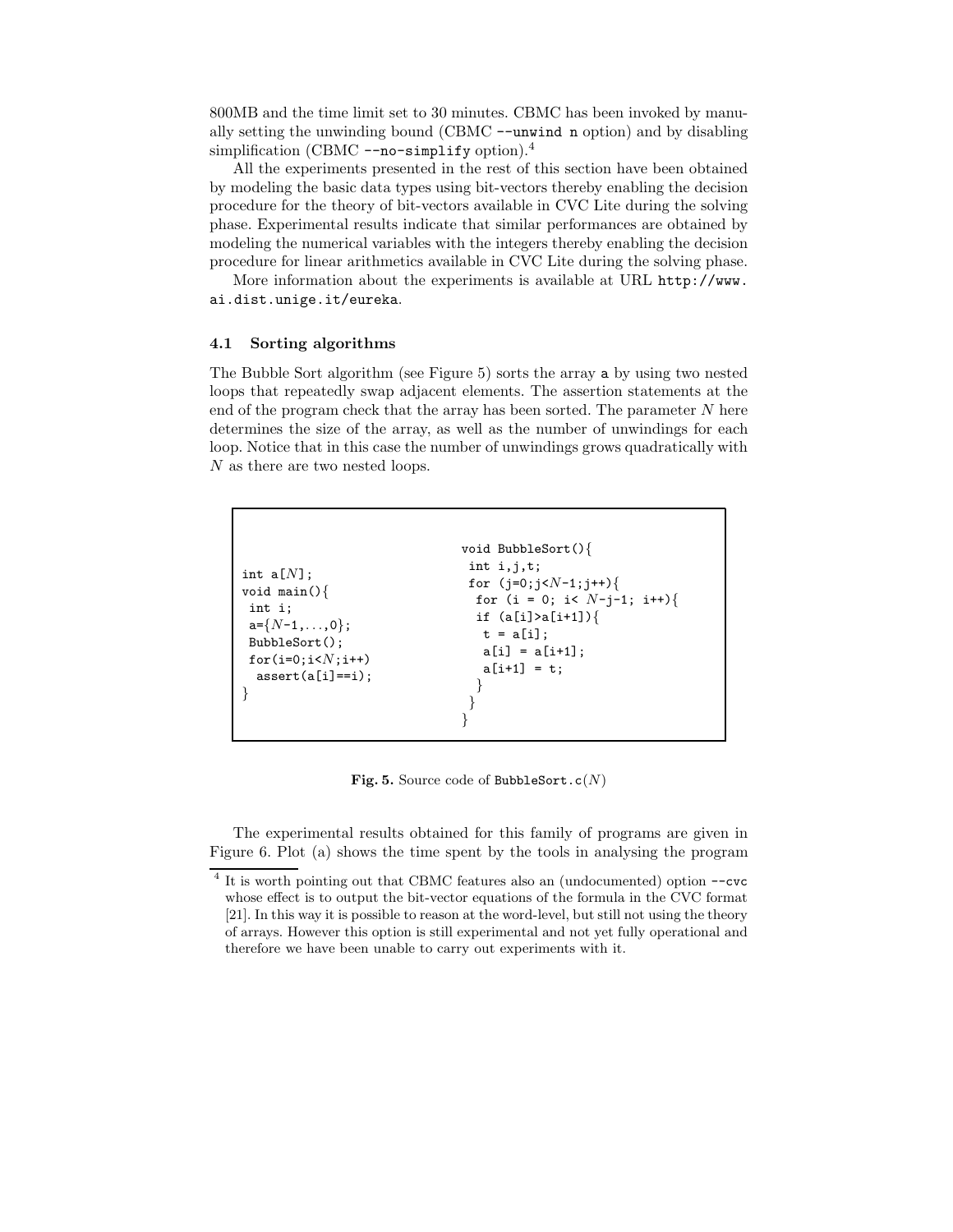while plot (b) shows the size (in bytes) of the encodings. In both cases the value of N is on the the x-axis. CBMC runs out of memory for  $N = 17$ , while



**Fig. 6.** Results on BubbleSort.c(*N*)

 $SMT-CBMC$  can still analyse programs for  $N = 26$ . A comparison between the formulae sizes of smt-cbmc and CBMC substantiates our remarks about the size of the encodings: the formula built by CBMC for  $N = 16$  is roughly one order of magnitude bigger than the one built by SMT-CBMC.

Similarly to Bubble Sort, Selection Sort (see Figure 7) counts two nested loops and a swap operation, and the assertions at the end of the program check that the given array has been sorted. Unlike Bubble Sort, where the swap is guarded by an if within the nested loop, the swap operation is done  $N$  times, where  $N$  is the size of the array, without any guard. Therefore, the encoding grows as  $O(N \cdot dim(a))$ , where  $dim(a)$  is the size of the array. As shown in plot b of Figure 8), CBMC runs out of memory already for  $N = 21$ , whereas SMT-CBMC analyses instances till  $N = 29$ .

### **4.2 The Bellman-Ford algorithm**

The problems of the BellmanFord $(N)$  family model are implementations of the Bellman Ford algorithm with a graph comprising 5 nodes and N (randomly generated) edges. Each edge is associated with a (randomly generated) positive weight. The instance for  $N = 5$  is given in Fig. 9. The edges are represented by the arrays Source and Dest, the weights by the array Weight. The assert statements at the end on the program check that all the paths originating from the source node (represented by 0) have positive weight.

The results of the experiments are given in the plots of Fig. 10, where the  $x$  axis represents the number of edges. Notice that the maximum value for  $N$  is 20 in this case as the maximum number of edges in a fully connected directed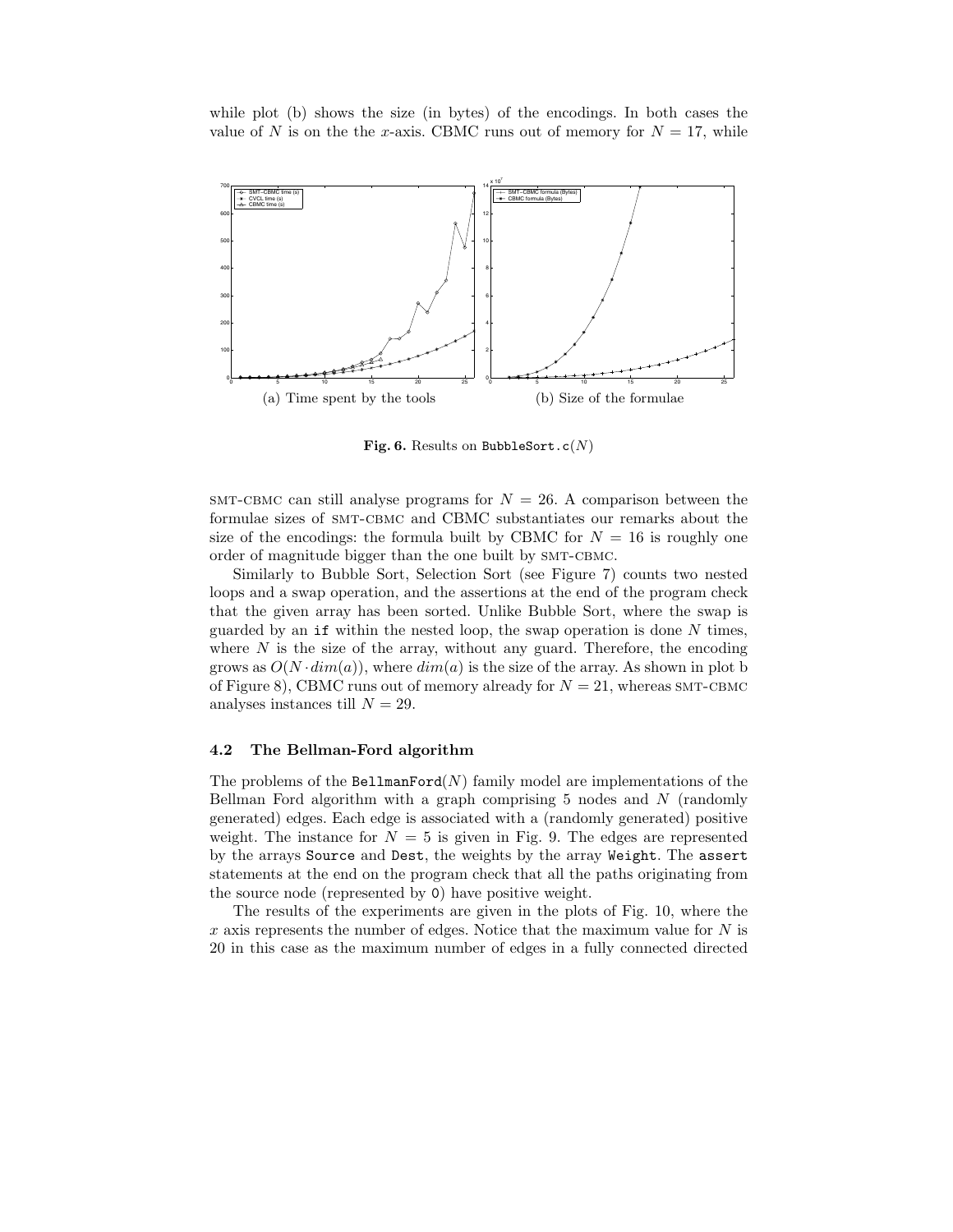```
int a[N];
void main(){
int i;
a={N-1,...,0};
SelectSort();
for(i=0;i<N;i++)
 assert(a[i]=i);}
                              void SelectSort(){
                               int i,j,t,min;
                               for (j=0;j<N-1;j++){
                                min=j;
                                for (i=j+1; i<N; i++)
                                if (a[i]>a[min])
                                 min = i;t = a[j];a[j] = a[\min];a[\min] = t;}
                              }
```
**Fig. 7.** Source code of SelectSort.c(*N*)



**Fig. 8.** Results on SelectSort.c(*N*)

graph is  $k(k-1)$  where k is the number of nodes. Plot (a) displays the time spent by the tools in analysing the problems while plot (b) shows the size of the formulae. Notice that the formula generated by CBMC is already one order of magnitude bigger than the one of SMT-CBMC, for  $N = 12$ .

### **4.3 Prim's algorithm**

Prim's algorithm [20] finds a minimum spanning tree for a connected weighted graph. As in the Bellman-Ford implementation (Fig. 9), three arrays are used to model the attributes of the edges that connect the nodes of the graph. We used instances where the number of nodes of the graph is set to 4 and the number of edges increases according to the parameter N, starting from  $N = 4$ .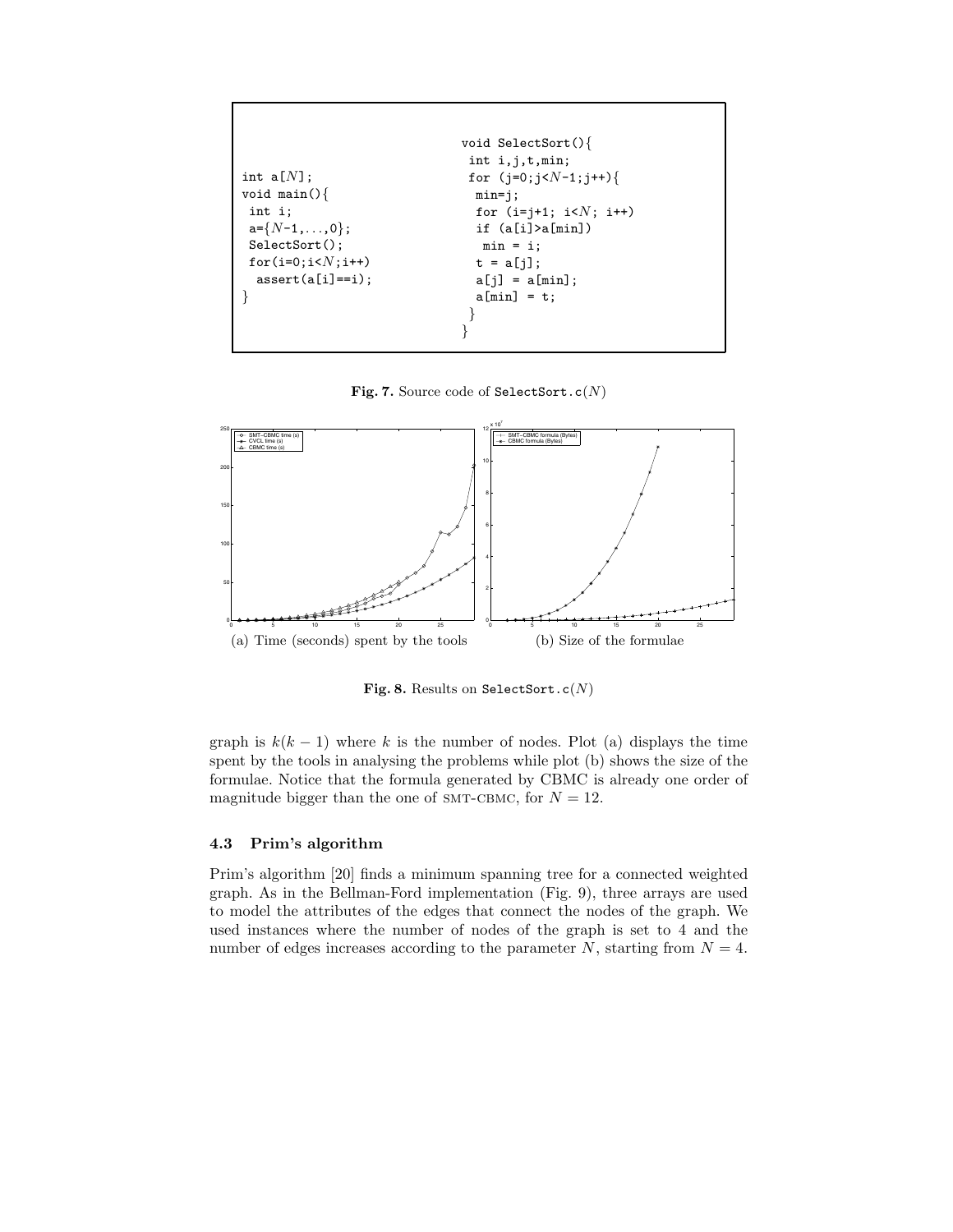```
int INFINITY = 899;
void main(){
 int nodecount = 5;
 int edgecount = 10;
 int source = 0;
 int Source[10] = \{0,0,1,0,3,3,0,1,1,3\};
 int Dest[10] = \{1,1,1,1,2,4,4,2,3,3\};
 int Weight[10] = {0,1,2,3,4,5,6,7,8,9};
 int distance[5];
 int x,y,i,j;
 for(i = 0; i < nodecount; i++){
    if(i == source) distance[i] = 0;
    else distance[i] = INFINITY;
 for(i = 0; i < nodecount; i^{++}){
    for(j = 0; j < edgecount; j++){
      x = \text{Dest}[j];y = Source[j];if(distance[x] > distance[y] + Weight[j])
        distance[x] =distance[y] + Weight[i];
      }
 }
 for(i = 0; i < edgecount; i++){
    x = \text{Dest}[i];y = Source[i];if(distance[x] > distance[y] + Weight[i]) return;
 }
 for(i = 0; i < nodecount; i++) assert(distance[i]>=0);
}
```
**Fig. 9.** Source code of the instance of BellmanFord(*N*) for  $N = 10$ .

As shown in Fig. 1, already for  $N = 4$  the size of the formula output by CBMC is roughly 14 times bigger than the one of SMT-CBMC. For  $N = 7$  the difference becomes greater: the formula generated by CBMC becomes roughly 21 times bigger than the one of SMT-CBMC. For  $N = 8$ , SMT-CBMC analyses the input program generating a formula of almost 8 MB, while CBMC runs out of memory.

# **5 Related Work**

In the recent years a number of Model Checking procedures and tools have been developed for the verification of sequential software.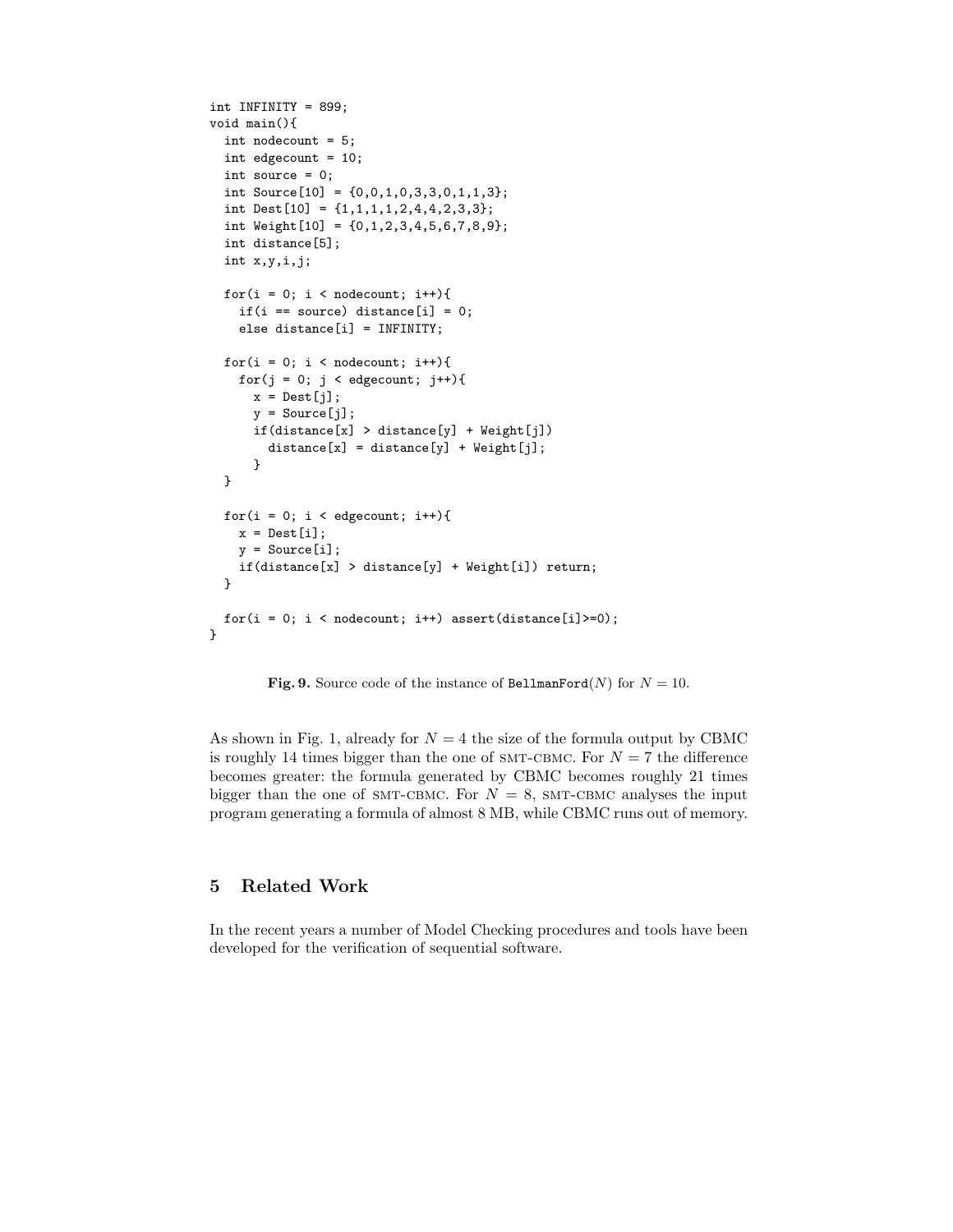

**Fig. 10.** Results on BellmanFord.c(*N*)

Table 1. Size (in bytes) of the formulae generated by SMT-CBMC and CBMC for Prim(*N*).

|    | $ N $ SMT-CBMC | СВМС        |
|----|----------------|-------------|
| 4  | 1,108,211      | 14,269,837  |
| 5. | 1,460,245      | 31,453,119  |
| 6  | 2,755,215      | 59,675,705  |
|    | 4,761,352      | 108,045,992 |
|    | 7,704,875      | memory out  |

SLAM [22], BLAST [23], and MAGIC [24] extend a symbolic model checking procedure for boolean programs with abstraction and refinement. Their approach has been shown to be very effective on specific application domains such as device drivers programming. However, when they come to reason about arrays they trade precision for efficiency. For instance SLAM and BLAST do not distinguish different elements of an array and this may lead them to report unsound results.

Saturn [25] is an efficient software error-detection tool that, like CBMC, translates C programs into boolean formulae that are then fed to a SAT solver. One of the distinguishing features of Saturn w.r.t. CBMC is the computation of summaries for each analysed function in order to speed up the (interprocedural) analysis. But again efficiency is obtained at the cost of loosing soundness: similarly to SLAM and BLAST, Saturn does not distinguish different elements of an array.

Both CBMC and SMT-CBMC treat arrays in a precise way, but they only consider execution traces of bounded length, limitation that can be mitigated by iterating the technique for increasing values of the unwinding bound. As shown in Section 4 SMT-CBMC can be considerably more effective than CBMC when applied to programs involving arrays of non-negligible size. However when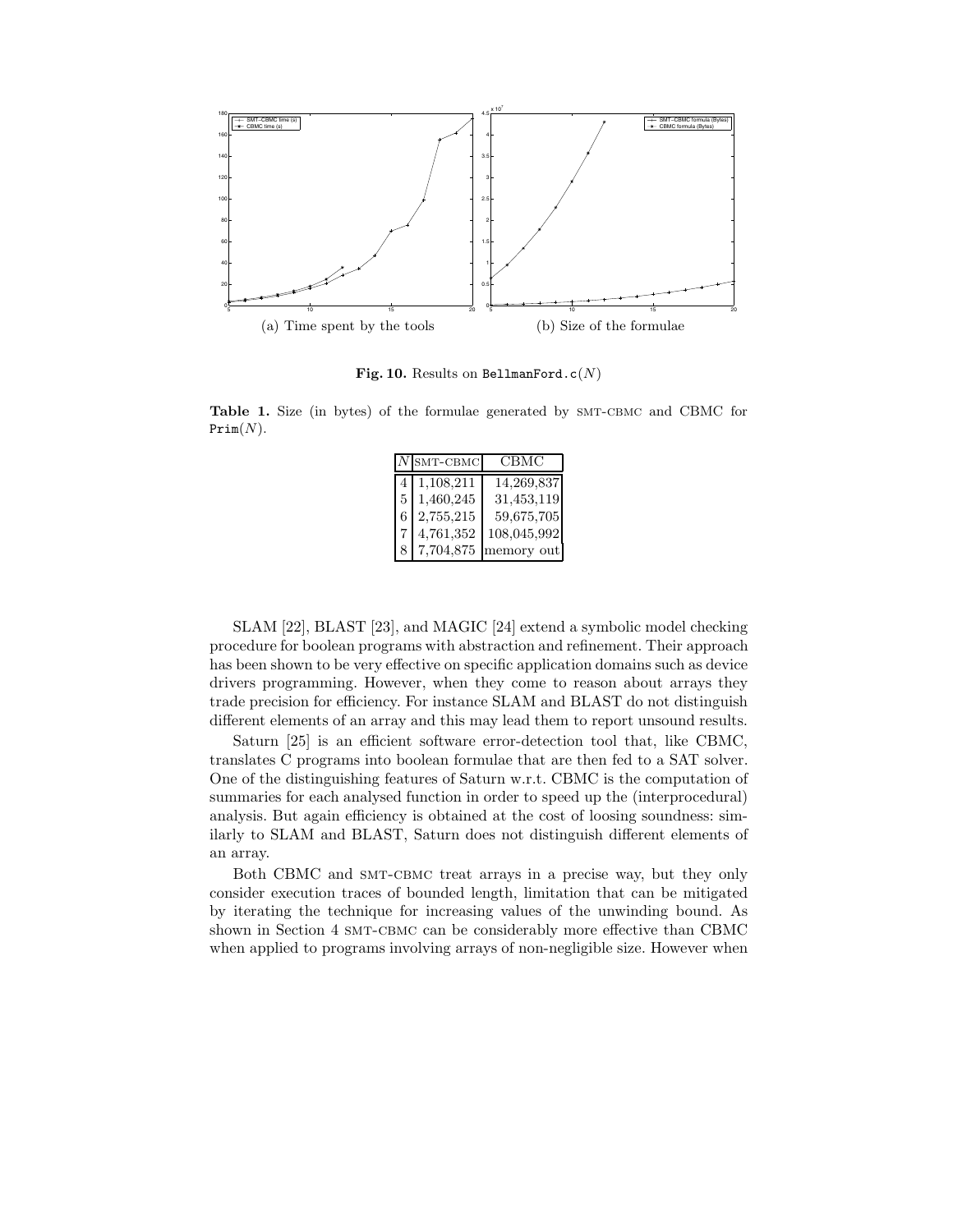no arrays occur in the program or when the arrays have small size CBMC can be more effective than SMT-CBMC. This suggests that the compilation to SMT should be seen as a complement and not as an alternative to the compilation to SAT. An interesting point is to determine syntactic criteria that allow us to determine for any given program which of the two encoding techniques is likely to perform best.

# **6 Conclusion**

We have presented a Bounded Model Checking technique for sequential programs which uses SMT solvers instead of SAT solvers. Our work generalises the one presented in [2] and we have shown that our encoding technique generates considerably more compact formulae than CBMC when arrays are involved in the input program. In particular the size of the formulae generated by our approach does not depend on the size of the bit-vector representation of the basic data types nor on the size of the arrays occurring in the program.

Experimental results confirm the effectiveness of our approach: on problems involving complex interactions of arithmetics and arrays manipulation smtcbmc scales significantly better than CBMC as the size of the arrays occurring in the input program increases.

### **References**

- 1. Biere, A., Cimatti, A., Clarke, E.M., Zhu, Y.: Symbolic model checking without bdds. In Cleaveland, R., ed.: Proceedings of TACAS. Volume 1579 of Lecture Notes in Computer Science., Springer (1999) 193–207
- 2. Kroening, D., Clarke, E., Yorav, K.: Behavioral consistency of C and Verilog programs using bounded model checking. In: Proceedings of DAC, ACM Press (2003) 368–371
- 3. Clarke, E., Kroening, D., Lerda, F.: A tool for checking ANSI-C programs. In Jensen, K., Podelski, A., eds.: TACAS. Volume 2988 of LNCS., Springer (2004) 168–176
- 4. Nelson, G., Oppen, D.: Simplification by Cooperating Decision Procedures. ACM Transactions on Programming Languages and Systems **1** (1979) 245–257
- 5. Shostak, R.E.: Deciding Combinations of Theories. J. ACM **31** (1984) 1–12
- 6. Barrett, C., de Moura, L., Stump, A.: SMT-COMP: Satisfiability Modulo Theories Competition. In Etessami, K., Rajamani, S., eds.: 17th International Conference on Computer Aided Verification, Springer (2005) 20–23
- 7. Stump, A., Barrett, C.W., Dill, D.L., Levitt, J.: A Decision Procedure for an Extensional Theory of Arrays. In: Proceedings of LICS-16, IEEE (2001)
- 8. Armando, A., Ranise, S., Rusinowitch, M.: A Rewriting Approach to Satisfiability Procedures. Information and Computation **183** (2003) 140–164
- 9. Armando, A., Bonacina, M.P., Ranise, S., Schulz, S.: On a rewriting approach to satisfiability procedures: Extension, combination of theories and an experimental appraisal. In Gramlich, B., ed.: Proceedings of FroCoS. Volume 3717 of Lecture Notes in Computer Science., Springer (2005) 65–80